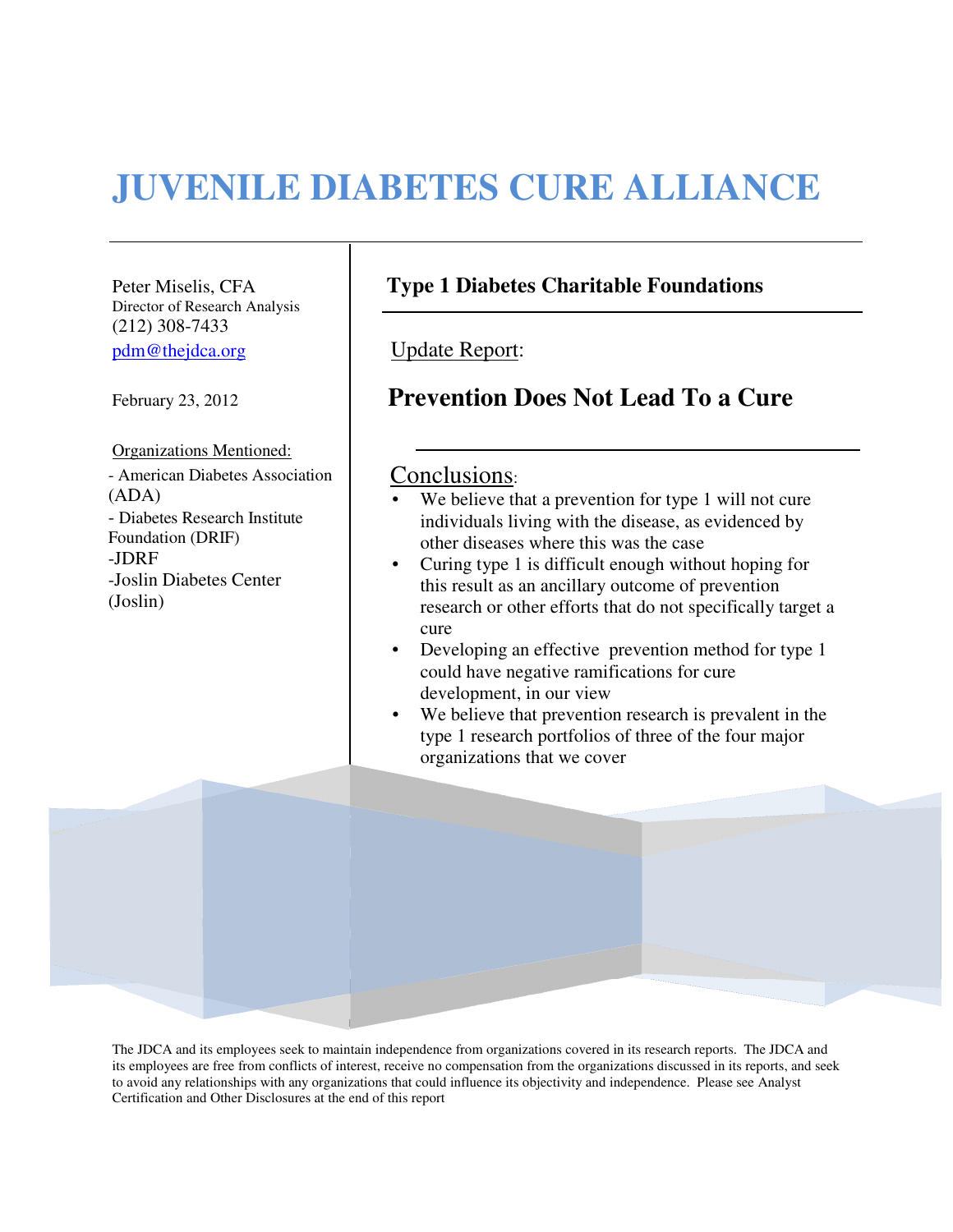Efforts to prevent type 1 diabetes (type 1) receive a great deal of attention both in the funding of research and in the messaging of some major type 1 charities. The JDCA believes there are misconceptions relating to prevention research and its relationship to the development of a cure. This report addresses those misconceptions and details why pursuit of prevention research could be detrimental to efforts to cure individuals living with type 1.

**Pursuing the prevention of type 1 is a priority for three of the four major type 1 charitable organizations.** The DRIF is an exception as it states that it does not fund prevention research. At least one foundation is more closely defining its identity around prevention and has stated that this is an area that will experience increased emphasis.<sup>1</sup>

**History shows that development of a vaccine to prevent diseases does not lead to a cure for individuals already afflicted.** Examining many diseases reveals overwhelming evidence that this is the case. The following is a list of diseases for which vaccines are an effective preventative but not a cure for people who already have the disease:

| $\triangleright$ Polio<br>$\triangleright$ Smallpox<br>$\triangleright$ Measles<br>$\triangleright$ Mumps | $\triangleright$ Chicken Pox<br>$\triangleright$ Rotavirus<br>$\triangleright$ Hepatitis A<br>$\triangleright$ Hepatitis B |
|-----------------------------------------------------------------------------------------------------------|----------------------------------------------------------------------------------------------------------------------------|
| $\triangleright$ Rubella                                                                                  | $\triangleright$ HPV                                                                                                       |

Polio is sometimes cited by people in the type 1 community as a disease that has been virtually eliminated by a vaccine and could be a model for eliminating type 1. However, despite the development of an effective prevention method, there is no cure for polio or for any of the diseases listed above. Preventing these diseases through vaccination has not led to a cure for individuals who contract the disease.

**No effective prevention methods have been developed for type 1 or any other autoimmune diseases.** There are also no practical cures for any autoimmune disorders, with the possible exception of hyperthyroidism.The JDCA has not found any established data to support a clear correlation between prevention and a cure in autoimmune diseases.Since no autoimmune disease has been prevented, expecting a type 1 cure from prevention research is impractical and without precedent.

**Developing a cure for type 1 is formidable enough without hoping for this result as an incidental outcome of prevention research.** After decades of type 1 research there is no cure on the near-term horizon. The most expedient course to develop a cure is to specifically define and target a cure outcome.

By itself, prevention research is idealized research and curing established diabetics through prevention efforts is an improbable scenario. We believe the type 1 community generally shares the view that prevention efforts will not result in a cure. A JDCA survey reveals that 88% of respondents prefer that their contributions be directed to Practical Cure research instead of prevention research.<sup>2</sup> A small percentage of donors may wish to fund prevention research;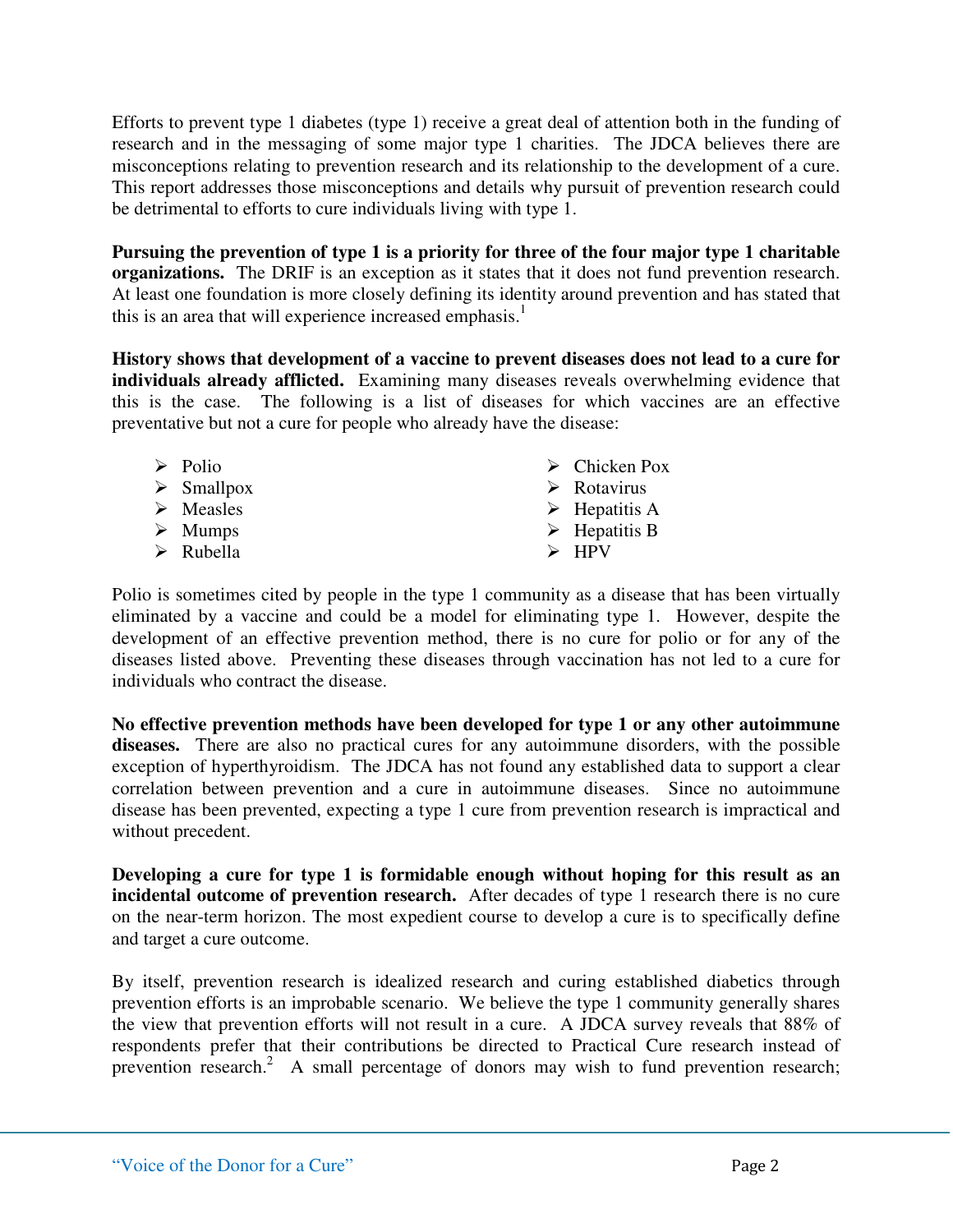however, in order to be consistent with donor intentions, the type 1 charities should allocate significantly greater resources to Practical Cure research, in our opinion.

**Funding prevention research diverts resources from Practical Cure research.** The JDCA estimates that prevention research allocations by the non-profits exceed amounts directed to Practical Cure research, as defined by the JDCA. $3$  As we have concluded in prior reports, Practical Cure research is an underfunded category as evidenced by the dearth of projects in clinical trials that could potentially meet the JDCA's definition of a Practical Cure. The JDCA believes that only five such projects are currently in human clinical trials.<sup>4</sup>

### **If a type 1 prevention treatment is introduced, then donors should beware of potentially negative consequences for cure development:**

- $\triangleright$  Donor contributions and funding for cure research could subside due to declining public interest in the type 1 cause and potentially lead to an orphaning of the cohort of fully established diabetics. This is illustrated by the history of the National Foundation for Infantile Paralysis (NFIP), today known as the March of Dimes Foundation. The NFIP was the leading polio charity in the 1940s and '50s and its charitable donations reached a peak in 1954. Following the introduction of the Salk polio vaccine in 1955, charitable giving to the NFIP decreased every year for the next ten years and by 1964 donations had decreased approximately 65% from the peak. Due to diminished funding, the charity was forced to forego part of its prior mission to rehabilitate individuals suffering the effects of polio.<sup>5</sup>
- $\triangleright$  A preventative would cap the potential market size and the revenue opportunity for commercial enterprises pursuing cure development due to a lower rate of incidence of new type 1 cases. We believe that decreased revenue potential would restrain cureoriented research and development spending by businesses and lead to diminished cure development efforts by the commercial sector.

### **Summary and Conclusion**

Prevention research is being funded by and is a priority of most of the major type 1 charities that we cover. It is also garnering increased emphasis from at least one of them. Examining prevention techniques for other diseases produces no basis for the conclusion that a type 1 preventative would cure fully established diabetics. Developing vaccines for other diseases did not result in a cure for individuals that contracted those diseases. Therefore, it is improbable that a type 1 cure will develop as an incidental outcome of prevention research or other non-cure efforts.

The vast majority of donors support research because they want to cure individuals that are now living with type 1 instead of preventing it in people that do not now, but one day might, have the disease, in our opinion.

Donors also need to be aware that the development of a preventative for type 1 may have unintended negative consequences for cure efforts. Introduction of a preventative could diminish public interest in supporting the type 1 cause and also lead to decreased interest in cure